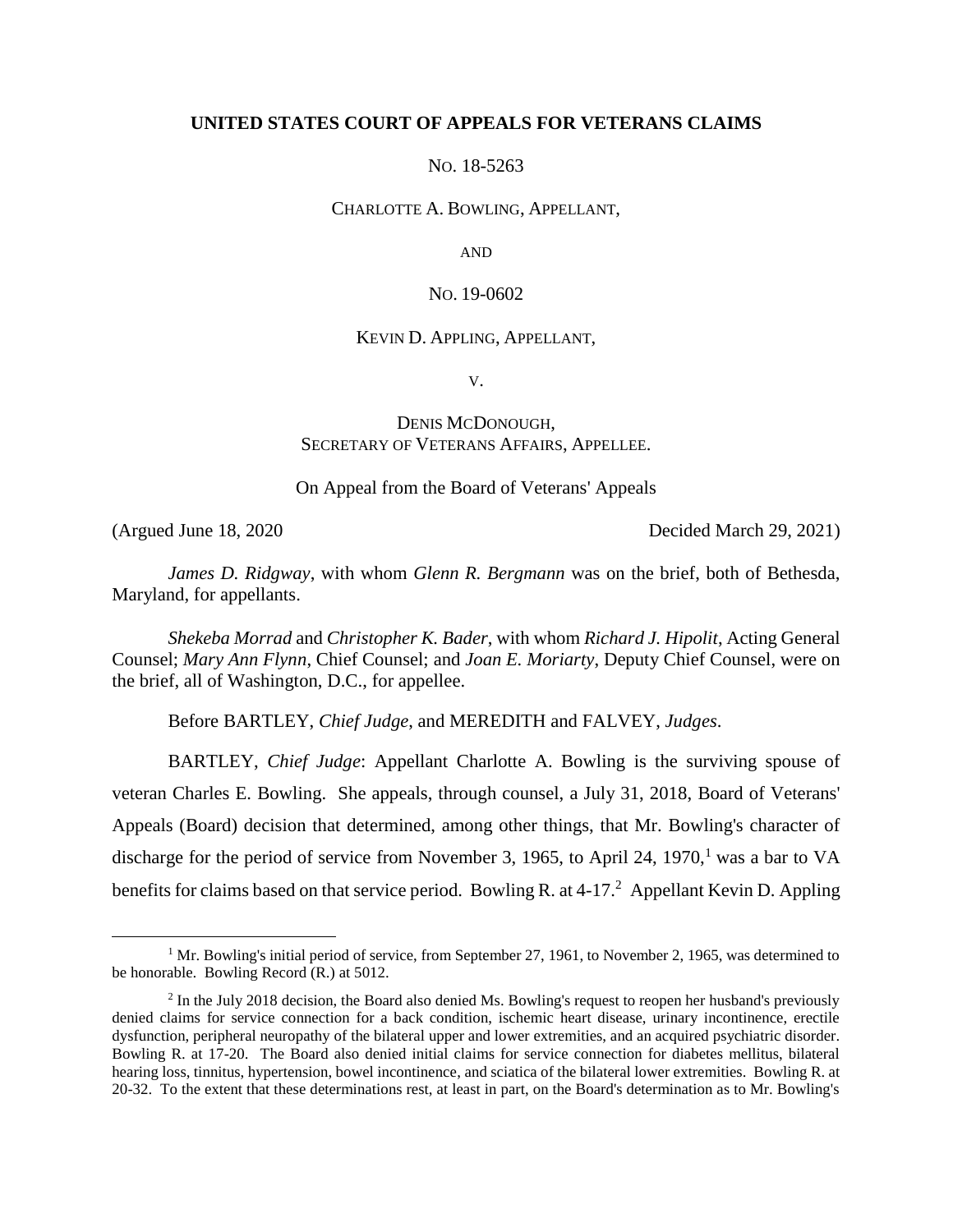appeals, through counsel, an October 10, 2018, Board decision that determined that his character of discharge was a bar to VA benefits. Appling R. at 4-8. These appeals are timely, and the Court has jurisdiction to review the Board decisions pursuant to 38 U.S.C. §§ 7252(a) and 7266(a).

Ms. Bowling's appeal was referred to a panel of the Court to address her argument that the definition of "insanity" in 38 C.F.R. § 3.354(a) is unconstitutional because it denies claimants due process of law. Bowling Brief (Br.) at 2, 4. Mr. Appling made an identical argument in his initial brief. Appling Br. at  $2, 4$ <sup>3</sup> In July 2019, the Court granted appellants' request that their appeals be consolidated for the purpose of addressing their common argument regarding the validity of § 3.354.

The Court holds that appellants have not met their burden to demonstrate that  $\S 3.354(a)$ denies claimants due process or is constitutionally invalid. Therefore, the Court will affirm the October 10, 2018, Board decision concerning Mr. Appling. The Court will also affirm those portions of Ms. Bowling's July 31, 2018, Board decision that found that Mr. Bowling's character of discharge for his second service period was a bar to VA benefits, as well as, to the extent that the character of discharge decision is determinative, its decisions as to any of the 13 specifically claimed disabilities. The remainder of Ms. Bowling's appeal will be dismissed.

Additionally, there is a motion before the Court to "certify a class of veterans who have been or could yet be denied benefits based on VA's definition of 'insanity' as set forth in 38 C.F.R. § 3.354(a)." Motion for Class Certification (Motion) at 1. Because the Court accepts appellants' concession that their class action motion is moot if they do not prevail on the merits, the motion will be dismissed. However, if we were to decide the class action motion, we would deny it

character of discharge from his second period of service, those matters are inextricably intertwined with that issue. *See Smith v. Gober*, 236 F.3d 1370, 1372 (Fed. Cir. 2001) (explaining that, "in the interests of judicial economy and avoidance of piecemeal litigation," claims that are "intimately connected" should be adjudicated together); *Henderson v. West*, 12 Vet.App. 11, 20 (1998) ("[W]here a decision on one issue would have a significant impact upon another, and that impact in turn could render any review by this Court of the decision on the other [issue] meaningless and a waste of judicial resources, the two [issues] are inextricably intertwined." (internal quotations and alterations omitted)). To the extent that the matters were decided on other grounds, because Ms. Bowling has not raised any other challenge to those portions of the Board decision, the appeal as to those matters on any basis other than VA's definition of insanity will be dismissed. *See Pederson v. McDonald*, 27 Vet.App. 276, 281-86 (2015) (en banc) (declining to review the merits of an issue not argued and dismissing that portion of the appeal); *Cacciola v. Gibson*, 27 Vet.App. 45, 48 (2014) (same); *see also* Oral Argument (OA) at 49:51-49:56, *Bowling v. Wilkie*, U.S. Vet. App. No. 18-5263 (oral argument held June 18, 2020) (appellants' confirmation that they raised no argument with the denial of 13 claims based on Mr. Bowling's first period of service).

<sup>&</sup>lt;sup>3</sup> The substantive arguments made in appellants' initial briefs are identical; they filed a joint reply brief. Going forward, the Court will cite to Ms. Bowling's brief in addressing the substantive arguments raised in appellants' initial briefs.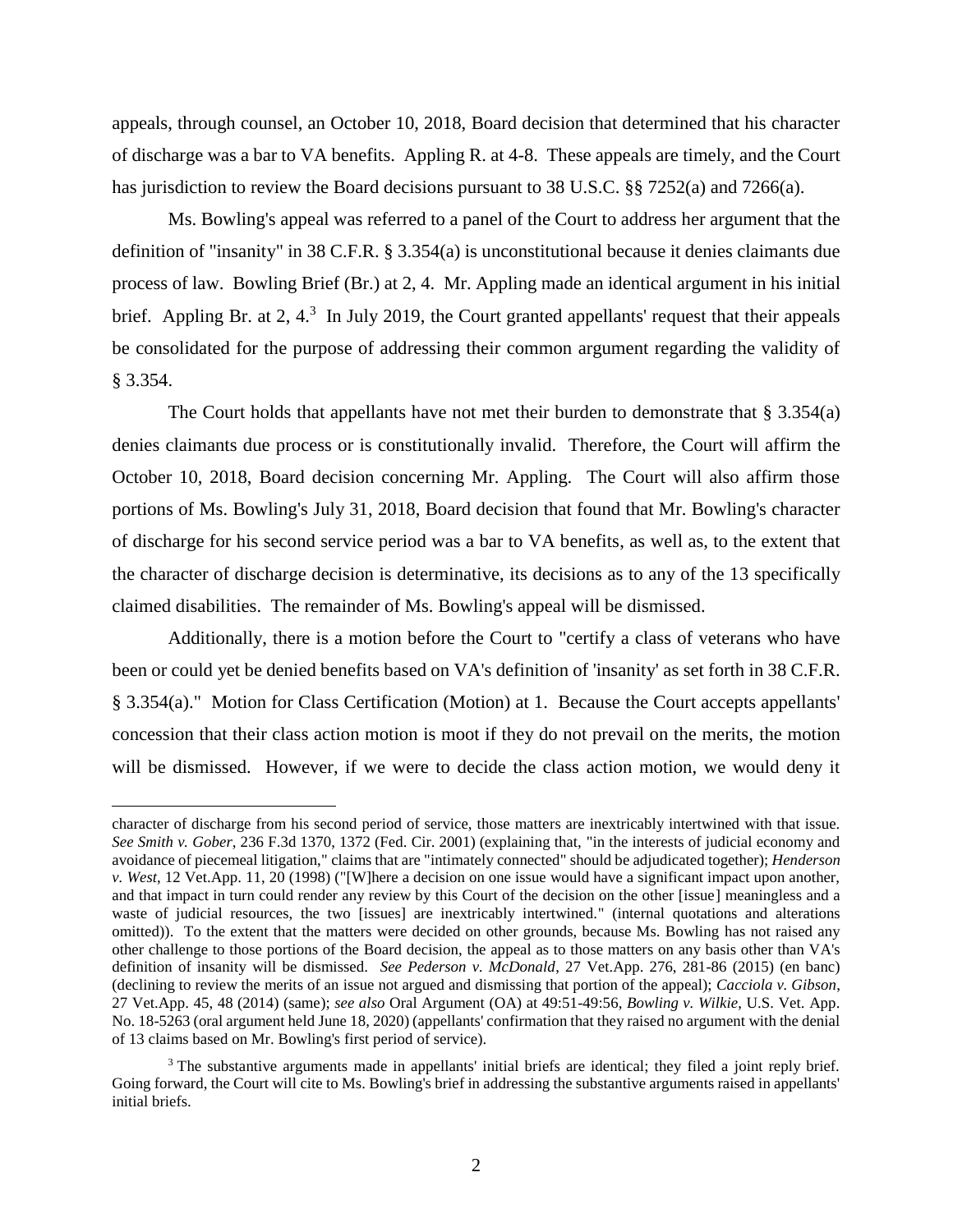because appellants have not rebutted the presumption that a precedential decision would be adequate.

#### **I. FACTS**

Appellants argue that the resolution of this appeal rests solely on the Court's evaluation of 38 C.F.R. § 3.354(a) and that the specific facts of their individual claims are irrelevant. *See* Appellants' Reply to Class Certification Motion at 14 (stating that "the facts of any individual case are irrelevant to the question in dispute" because "the issue before the Court is solely the legality of the insanity standard"). Nonetheless, the Court will summarize the most salient facts for each appellant.

# A. Mr. Bowling

Mr. Bowling served on active duty in the U.S. Marine Corps from September 1961 to April 1970. Bowling R. at 2426, 5034. During his initial, honorable period of service, Mr. Bowling was absent without leave (AWOL) for at least 32 days across three separate occasions. Bowling R. at 2318, 5016, 5034. He was convicted by special court-martial for 2- and 27-day AWOL periods in November and December 1964, but allowed to reenlist. Bowling R. at 2339-40, 2426, 5017.

During his second period of service, Mr. Bowling served in the Republic of Vietnam from June to October 1967. Bowling R. at 2261. After returning from Vietnam, Mr. Bowling had several additional periods of AWOL, including approximately 10 days in March 1968, for which he was convicted at a summary court-martial, Bowling R. at 2290, and for 133 days from September 24, 1969, to February 4, 1970, Bowling R. at 2328, 4227. In March 1970, Mr. Bowling requested discharge for the good of the service, acknowledging that, under Article 86 of the Uniform Code of Military Justice (UCMJ), his period of AWOL from September 1969 to February 1970 was triable by court-martial and punishable by a dishonorable discharge. Bowling R. at 4227. He was discharged in April 1970 under conditions other than honorable. Bowling R. at 2426.

In March 2007, Mr. Bowling requested, among other things, that VA reconsider his character of service for his second period of service, which it had previously determined was dishonorable for the purpose of VA benefits. Bowling R. at 4566-68; *see* Bowling R. at 5010. During the development of his claim and subsequent appeal, he obtained medical opinions from two private clinical psychologists. Bowling R. at 2561-67 (April 2012), 4336-54 (May 2008). The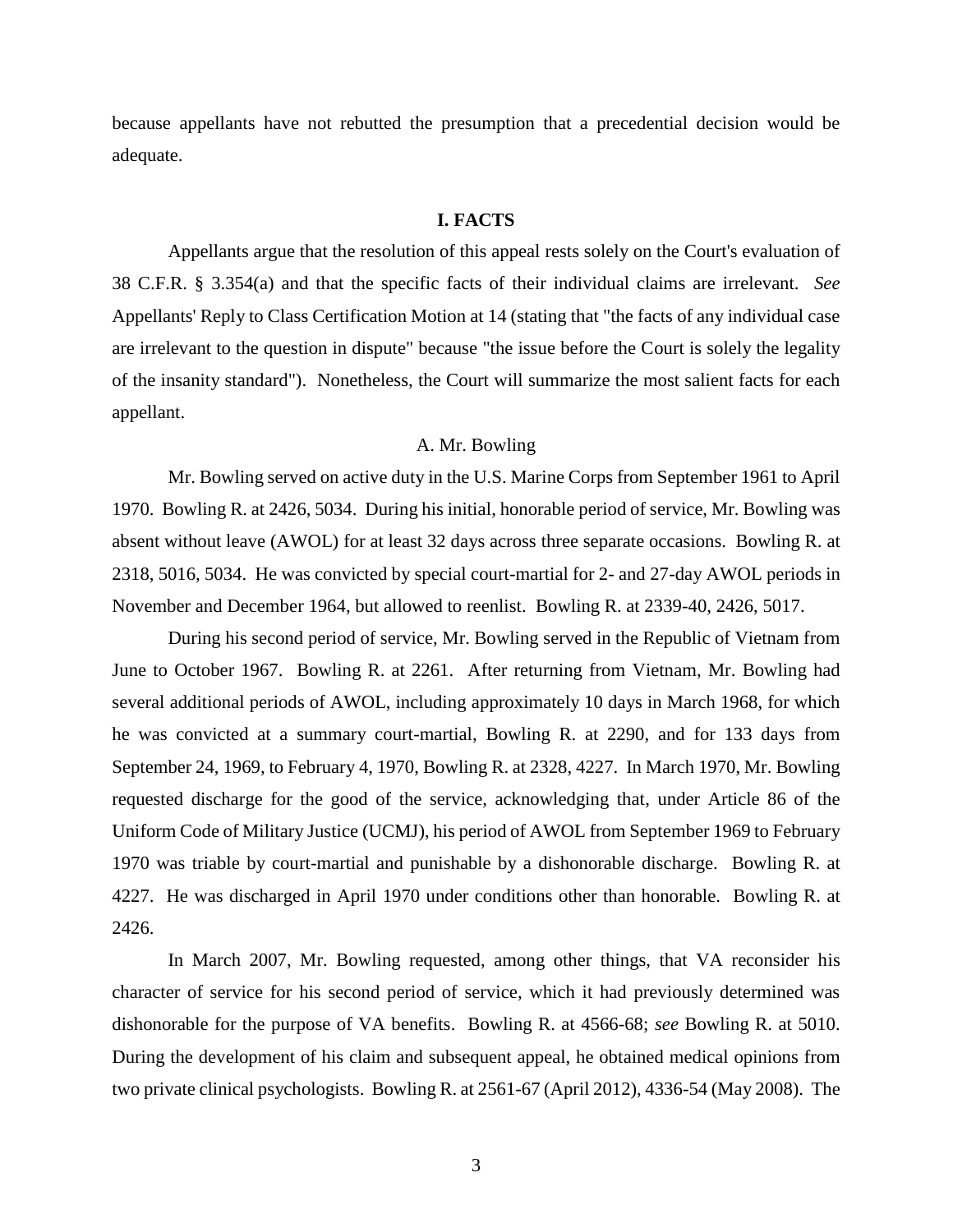first psychologist opined that Mr. Bowling had post-traumatic stress disorder (PTSD) related to his Vietnam service; that during his second period of service, his "mental state was such that he was not responsible for his actions at the time that he went AWOL;" that he "was unable to understand that he had other options than the one that he took;" and that "[a]vailable sources strongly indicate that he was [d]issociative at the time." Bowling R. at 4347-54*.* The second psychologist opined that Mr. Bowling was "experiencing a heightened level of [PTSD] symptoms" when he went AWOL in September 1969, and, as a result, "had diminished capacity regarding his decision[-]making ability." Bowling R. at 2566.

In October 2009, a VA examiner concurred that Mr. Bowling had PTSD related, in part, to his Vietnam service, R. at 3013, but opined that his AWOL event in September 1969 had "little connection" to "the distressing events of October 1967 in Vietnam." Bowling R. at 3017. Instead, the examiner attributed Mr. Bowling's AWOL events during his second period of service to his "excessive use of alcohol and associated frequent intoxication," as well as an underlying personality disorder resulting from childhood trauma. *Id.* at 3017.

In August 2012, the Board determined that the matter of Mr. Bowling's character of discharge from his second period of service should be reconsidered under 38 C.F.R. § 3.156(c) because additional relevant service records were associated with the claims file after the initial determination. Bowling R. at 2541. The Board also directed that, on remand, a VA examiner consider whether Mr. Bowling was insane for VA purposes, i.e., under 38 C.F.R. § 3.354(a), when he went AWOL in September 1969. Bowling R. at 2546-50. In May 2016, a VA examiner opined that there was "no indication that a psychiatric disability, other than alcohol abuse, existed at the time of the [September 1969] AWOL," and that it was "likely" that Mr. Bowling's excessive drinking, which began well before his deployment to Vietnam, significantly contributed to his lack of judgment. Bowling R. at 2251. Therefore, the VA examiner opined that Mr. Bowling's period of AWOL beginning in September 1969 was less likely than not the result of psychiatric disability consistent with VA's definition of insanity in § 3.354(a). R. at 2250.

Mr. Bowling died on August 21, 2016. Bowling R. at 1832. In December 2016, VA granted Ms. Bowling's request to substitute as the claimant in her husband's appeal. Bowling R. at 81.

In the July 31, 2018, Board decision on appeal, the Board found that "[t]he period of service from November 3, 1965[,] to April 24, 1970[,] is a bar to VA benefits." Bowling R. at 4. In so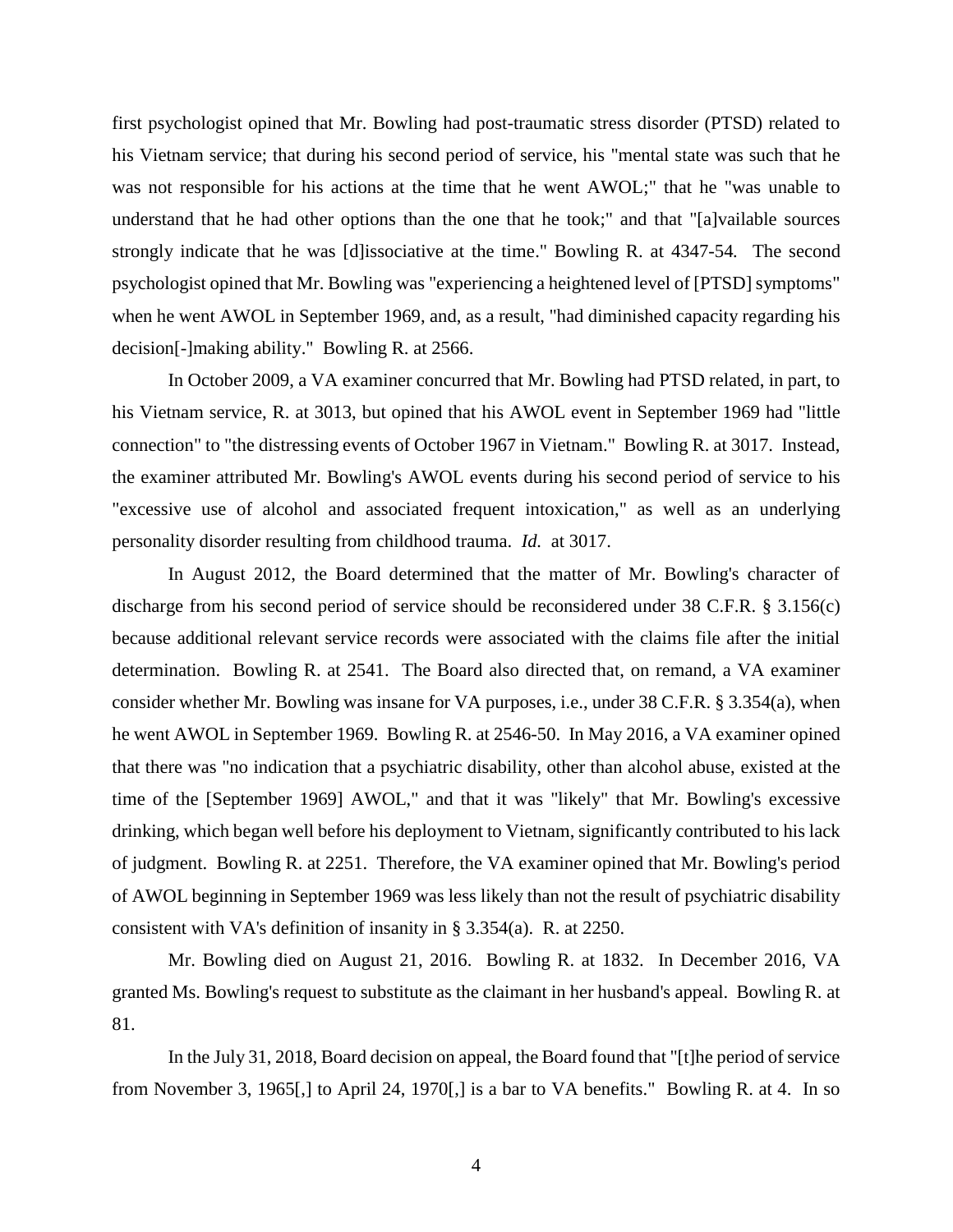doing, the Board acknowledged the private psychologists' opinions that Mr. Bowling was experiencing psychiatric disabilities during service, but noted that "psychological disorders do not, on their own, constitute insanity." Bowling R. at 16. Instead, the Board relied on the negative May 2016 VA opinion, which it determined was most probative in part because it considered the regulatory definition of insanity for VA purposes. *Id*. Consequently, the Board declined to reopen seven previously denied claims and denied six other claims. Bowling R. at 4.

## B. Mr. Appling

Mr. Appling served on active duty in the U.S. Army from October 1979 to May 1981. Appling R. at 249. In December 1980, he was convicted of several offenses at a special courtmartial, Appling R. at 179-81, and was reassigned to a retraining brigade, *see* Appling R. at 163. While he was assigned to the retraining brigade, evaluators noted his continued difficulty getting along with others and provided counseling. Appling R. at 111, 114, 118, 122, 147, 158. He was reprimanded on numerous occasions for rule infractions and misconduct. Appling R. at 112-13, 116-17, 120-21, 125-28, 130-41, 143, 145-46, 148-51, 154-55, 160. In January 1981, Mr. Appling was disciplined under Article 15 of the UCMJ. Appling R. at 187-88.

In February 1981, Mr. Appling's superiors recommended discharge based on his continuing misbehavior. Appling R. at 124; *see* Appling R. at 183-84. A review board determined that Mr. Appling was capable of performing his military duty, but that the "[n]umerous discreditable incidents" of misconduct demonstrated his "unwillingness to meet and maintain minimum behavior standards." Appling R. at 176. The review board recommended that he be discharged under other than honorable conditions, based on misconduct. *Id*. He was discharged under the recommended authority in May 1981. Appling R. at 249.

In January 2010, in conjunction with a claim for VA disability benefits, Mr. Appling requested that VA review his character of discharge, which had previously been determined to be a bar to VA benefits. Appling R. at 477-79; *see id*. at 496. Specifically, he asserted that his misconduct was the result of depression resulting from racial harassment. Appling R. at 477. In a June 2010 statement, he further asserted that he was insane for VA purposes at the time of the conduct leading to his discharge. Appling R. at 482. In his March 2017 testimony before a Board member, he explained that at least some of his behavior was the result of alcoholism that began during basic training. *See* Appling R. at 19-25.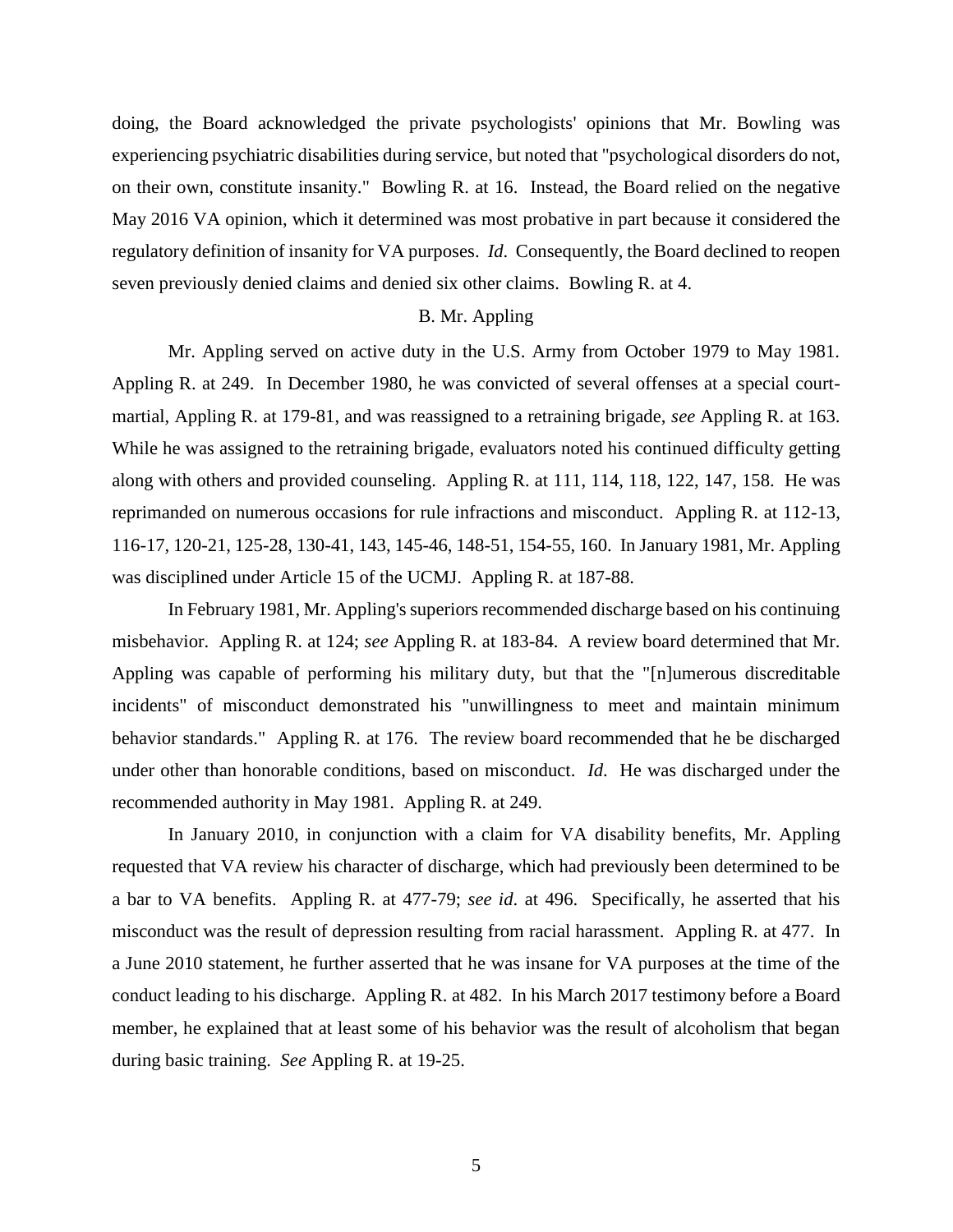In the October 2018 decision on appeal, the Board found that there was no medical evidence of a psychiatric disorder during Mr. Appling's active service and noted that a binding VA General Counsel Precedent Opinion has held that behavior caused by a substance-abuse disorder does not fall within the scope of insanity for VA purposes. Appling R. at 6-7; *see* VA Gen. Coun. Prec. Op. 20-97, 11 (May 22, 1997) [hereinafter G.C. Prec. 20-97].

### **II. CLASS ACTION MOTION**

Appellants seek to "certify a class of veterans who have been or could yet be denied benefits based on VA's definition of 'insanity' as set forth in 38 C.F.R. § 3.354(a)." Motion at 1. Under Rule 23(c)(1)(A) of the Court's Rules of Practice and Procedure, the Court will determine whether to certify a class action "[a]t an early practicable time" after all relevant filings have been received, U.S. VET. APP. R.  $(23)(c)(1)(A)$ , and likely success on the merits is not a prerequisite to class certification, *Amgen Inc. v. Connecticut Retirement Plans and Trust Funds*, 568 U.S. 455, 476-77 (2013) (citing *Schleicher v. Wendt*, 618 F.3d 679, 686 (2010)). At oral argument, appellants conceded that their class action motion would be moot if they do not prevail on the merits because no putative class member could obtain the requested remedy. *See* OA at 16:11- 16:19; *see also Knox v. Serv. Emps*. *Int'l Union*, *Local 1000*, 567 U.S. 298, 307 (2012) (holding that a case becomes moot "when it is impossible for a court to grant 'any effectual relief whatever to the prevailing party'" (quoting *City of Erie v. Pap's A.M*., 529 U.S. 277, 287 (2000)). Because, as discussed below, the Court affirms the July and October 2018 Board decisions on appeal, the Court will accept appellants' concession and dismiss the class action motion as moot.

The Court also holds, in the alternative, that appellants' class action motion does not satisfy this Court's necessity or superiority requirements for class certification. In *Monk v. Shulkin*, the U.S. Court of Appeals for the Federal Circuit (Federal Circuit) held that this Court has the "authority to certify a class for class action" and that "class action suits [in this Court] could be used to compel correction of systemic error and to ensure that like veterans are treated alike." 855 F.3d 1312, 1321 (Fed. Cir. 2017). And here, systemic error—in this case, a regulation that allegedly violates due process and results in unequal treatment—is the harm asserted. *See* Bowling Br. at 4; Reply Br. at 1.

However, this Court has the authority to issue precedential decisions and, although we obviously will not categorically reject class action motions on that basis, the Court "will presume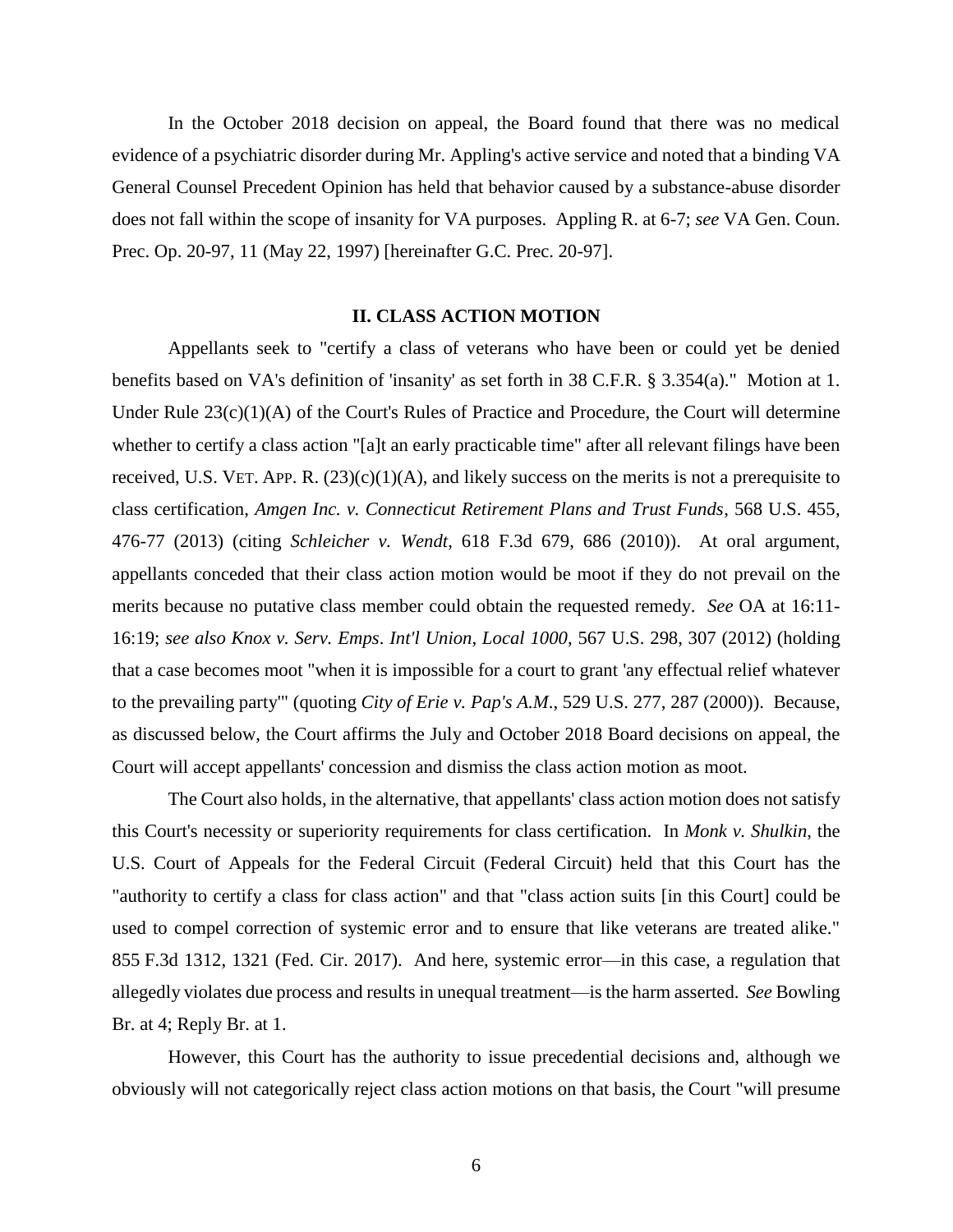classes should not be certified because our ability to render binding precedential decisions ordinarily will be adequate." *Skaar v. Wilkie*, 32 Vet.App. 156, 196 (2019) (en banc order). "[A] favorable precedential decision . . . binds VA in all pending and future claims." *Id*. at 198. And the Court has had, since its inception, the obligation to "hold unlawful and set aside . . . regulations issued or adopted by [VA] found to be . . . contrary to constitutional right, power, privilege, or immunity." 38 U.S.C. § 7261(a)(3)(B) (previously codified at 38 U.S.C. § 4061(a)(3)(B) (1988)). Given that any determination that a regulation is unconstitutional would be binding on VA, appellants must explain why a precedential decision would not be adequate in this instance to overcome the presumption against certifying a class. *See Skaar*, 32 Vet.App. at 196; U.S. VET. APP. R. 22(a)(3).

Overcoming that presumption requires a "showing by a preponderance of the evidence that a class action is 'superior to other available methods for fairly and efficiently adjudicating the controversy.'" *Skaar*, 32 Vet.App. at 196 (quoting FED. R. CIV. P. 23(b)(3)); *see* U.S. VET. APP. R.  $22(a)(3)$  (requiring parties to "explain the reasons why a decision granting relief on a class action basis would serve the interests of justice to a greater degree than would a precedential decision granting relief on a non-class action basis"). In *Skaar*, the Court enumerated four nonexhaustive factors for the Court to consider on a case-by-case basis when determining whether the presumption has been rebutted:

[W]hether (i) the challenge is collateral to a claim for benefits; (ii) litigation of the challenge involves compiling a complex factual record; (iii) the appellate record is sufficiently developed to permit judicial review of the challenged conduct; and (iv) the putative class has alleged sufficient facts suggesting a need for remedial enforcement.

32 Vet.App. at 197. No factor holds more weight than another, but the Court will, "as appropriate," "engage in a case-by-case balancing" to determine whether "a claimant has rebutted the presumption against aggregate action." *Id*. Even assuming, for the sake of argument, that appellants meet the first three enumerated factors, the Court holds that the fourth—enforcement weighs dispositively against certifying a class in the instant appeal because a binding precedential decision would be adequate to provide relief to any valid prospective class members.

In this case, appellants seek "to certify a class that includes . . . those with final decisions that cannot be appealed to the Court" and, therefore, do not have a current or pending appeal to which a precedential decision would apply. Appellants' Reply Br. in Support of Appellants'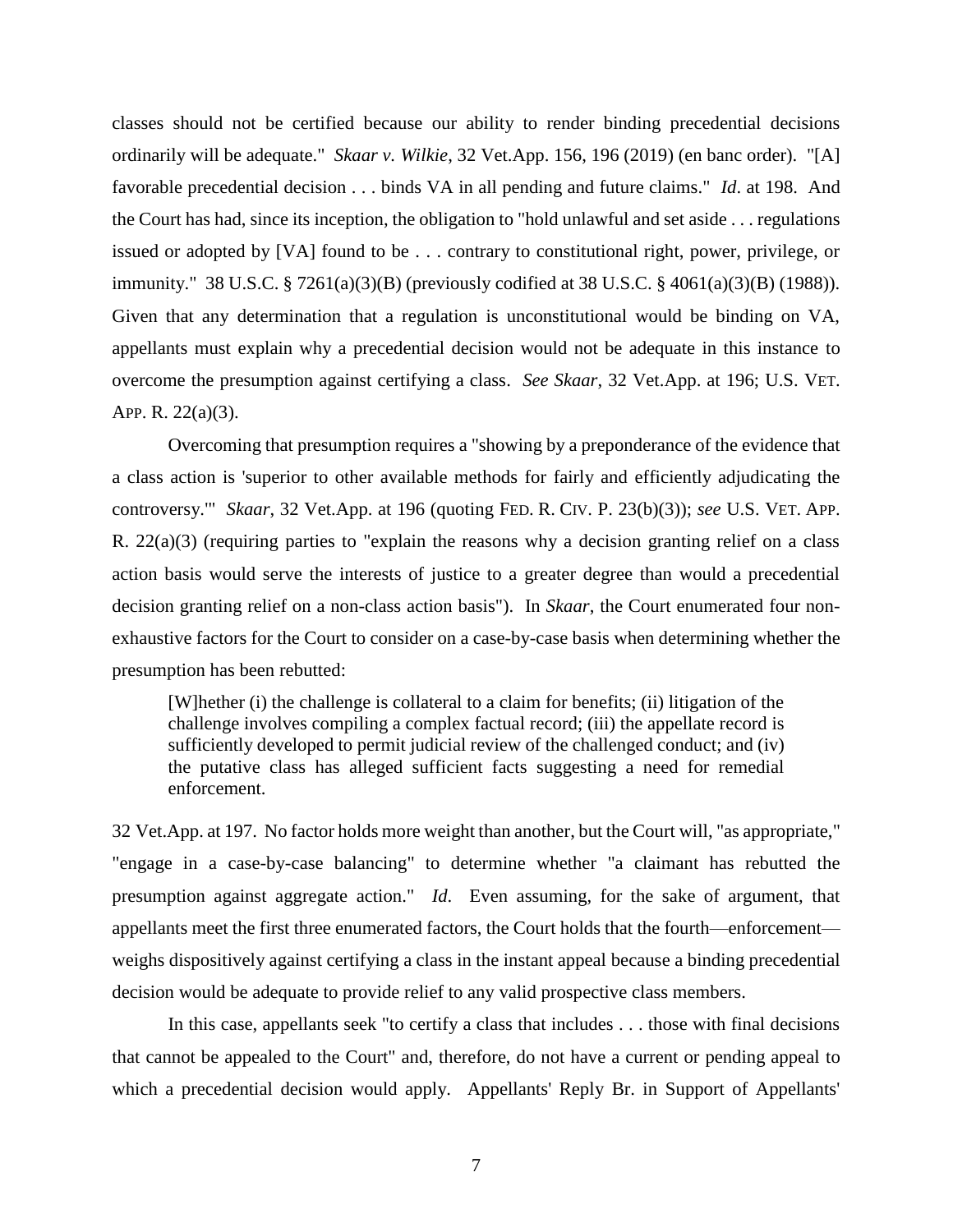Motion for Class Certification at 12-13. In other words, appellants seek to certify a class that includes, among others, claimants with final VA denials because a precedential opinion would not otherwise be enforceable against them. But in *Skaar*, the Court described those with final, unappealable VA decisions as "expired" or "past" claimants and explained that the "notion of finality," 32 Vet.App. at 187, barred tolling the 120-day Notice of Appeal window for such expired or past claimants, even if they "later discovered their benefits denial was based on an incorrect reading of the law," *id*. at 188; *see also id*. at 189 (applying the principle to "past" claimants). Therefore, "expired" or "past" claimants cannot be part of the proposed class here and cannot help rebut the presumption that a precedent decision will provide adequate relief.

In post-*Skaar* supplemental briefing, appellants attempted to distinguish past and expired claimants in this case from those in *Skaar*. They assert that, even though past and expired claimants here have received final decisions, they nonetheless "have a free-standing due process claim which VA must adjudicate de novo." Appellants' Supplemental Memorandum (Supp. Memo.) of Law at 5 (citing *Cushman v. Shinseki*, 576 F.3d 1290, 1302 (Fed. Cir. 2009) (holding in the context of a CUE motion that due process rights were violated and remanding the matter for de novo review)). Initially, it is notable that Mr. Cushman's due process contention was presented in the context of a CUE motion and was not free-standing. Post-*Cushman*, the Federal Circuit indicated that it would leave for another day the issue of the viability of a free-standing due process claim. *Garcia v. Wilkie*, 908 F.3d 728, 736 (Fed. Cir. 2018) ("And we need not explore the broad question whether, after *Cook*, there could be a constitutional basis for allowing presentation of some due process allegations to revise otherwise-final VA decisions without proceeding by way of a CUE motion or a motion based on new and material evidence."). This Court has not since that time addressed that issue and need not do so to decide whether class certification is warranted because, regardless, appellants' argument is unpersuasive.<sup>4</sup>

Appellants argue that the "expired" or "past" claimants in their proposed class do not seek to abate the finality of prior decisions. Rather, they argue that these claimants would be entitled to de novo review of their *initial* claims and, therefore, *Skaar* does not bar their inclusion in the

<sup>&</sup>lt;sup>4</sup> In the underlying *Garcia* decision in this Court, we expressly held that "even an allegation of a due process violation may not vitiate the finality of a decision." *Garcia v. Shulkin*, 29 Vet.App. 47, 55 (2017). The Federal Circuit did not address that part of the Court's decision, finding that, even if a due process violation could serve as the basis of revision on the basis of CUE, "there is no such basis in this case for overriding the CUE regulation on timely presentation of challenges." *Garcia*, 908 F.3d at 736.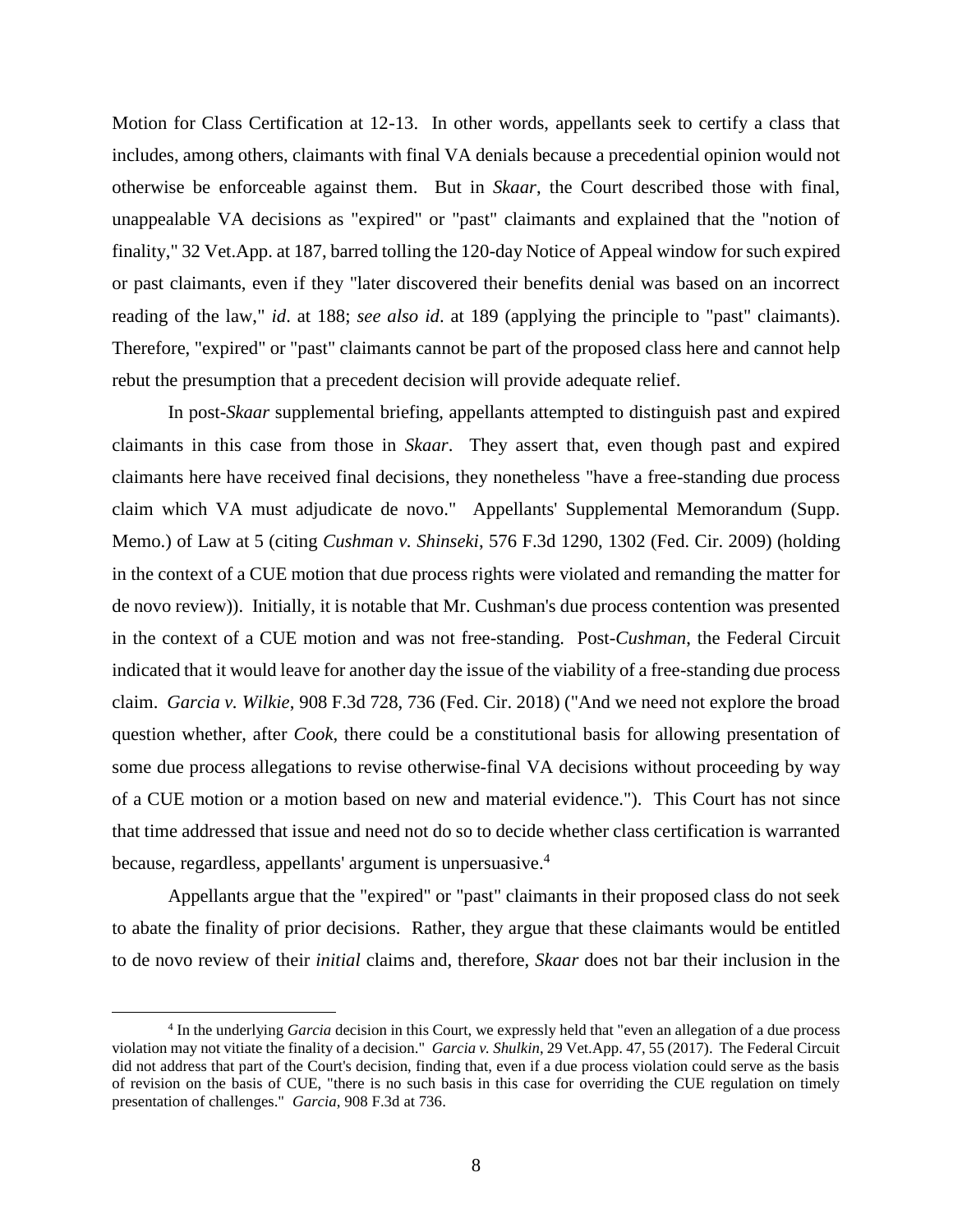proposed class. Appellant's Supp. Memo. at 6 (asserting that, for the purpose of their proposed class, "all 'past' and 'expired' claimants have available the remedy of 'future-future' claimants"). But even if a free-standing due process claim were allowable, and if the Court were to find that the regulation at issue here violates constitutional due process rights, and that appellants are correct that the appropriate remedy for such a violation is de novo review of prior final decisions, none of which we concede here, VA would be bound to conduct that review in accordance with—and affected claimants would potentially benefit from—intervening precedential decisions, such as a precedential decision in this case. Thus, even if appellants' "free-standing due process claim" arguments were allowable and could succeed as to past and expired claimants, that would not support their contention that a class decision would be superior to a precedential decision in this matter. Therefore, the Court will not consider this class certification argument further. *Cf*. *Skaar*, 32 Vet.App. at 199 (holding that the advanced age and radiogenic disability of all class members warranted certification of a class, rather than reliance on the ordinary course of litigation).

The Court could, of course, sua sponte narrow the proposed class to exclude "expired" and "past claimants." *See Godsey v. Wilkie*, 31 Vet.App. 207, 221 (2019) (holding that the Court can "*sua sponte* modify the class definition"). To that end, the Court has considered appellants' additional arguments that certifying a class is necessary to enforce a potential remedy as to the members of a modified class, but we remain unpersuaded that class certification is superior to a precedential decision. To support their argument, appellants assert that "it is very plausible that VA would not cure the Due Process violation nor faithfully execute the intent of Congress in any kind of prompt manner without the type of supervision provided through a class action." Appellants' Supp. Memo. at 10. But hypothetical noncompliance is inadequate to overcome the presumption that a precedential decision is adequate. *Compare Skaar*, 32 Vet.App. at 198 (holding that "willful noncompliance [is] unlikely in all but the most extreme case"), *and Ward v. Wilkie*, 31 Vet.App. 233, 242 (2019) (denying a motion for class certification with the expectation that VA would "take steps to immediately implement this precedential decision throughout the VA system and apply it to all [relevant] cases pending before VA"), *with Wolfe v. Wilkie*, 32 Vet.App. 1, 32-33 (2019) (holding that certifying a class was superior to a precedential decision because VA circumvented an earlier precedential decision on the same issue).

Ultimately, in arguing that the proposed class meets the commonality requirement, appellants expressly contend that "the facts of any individual case are irrelevant to the question in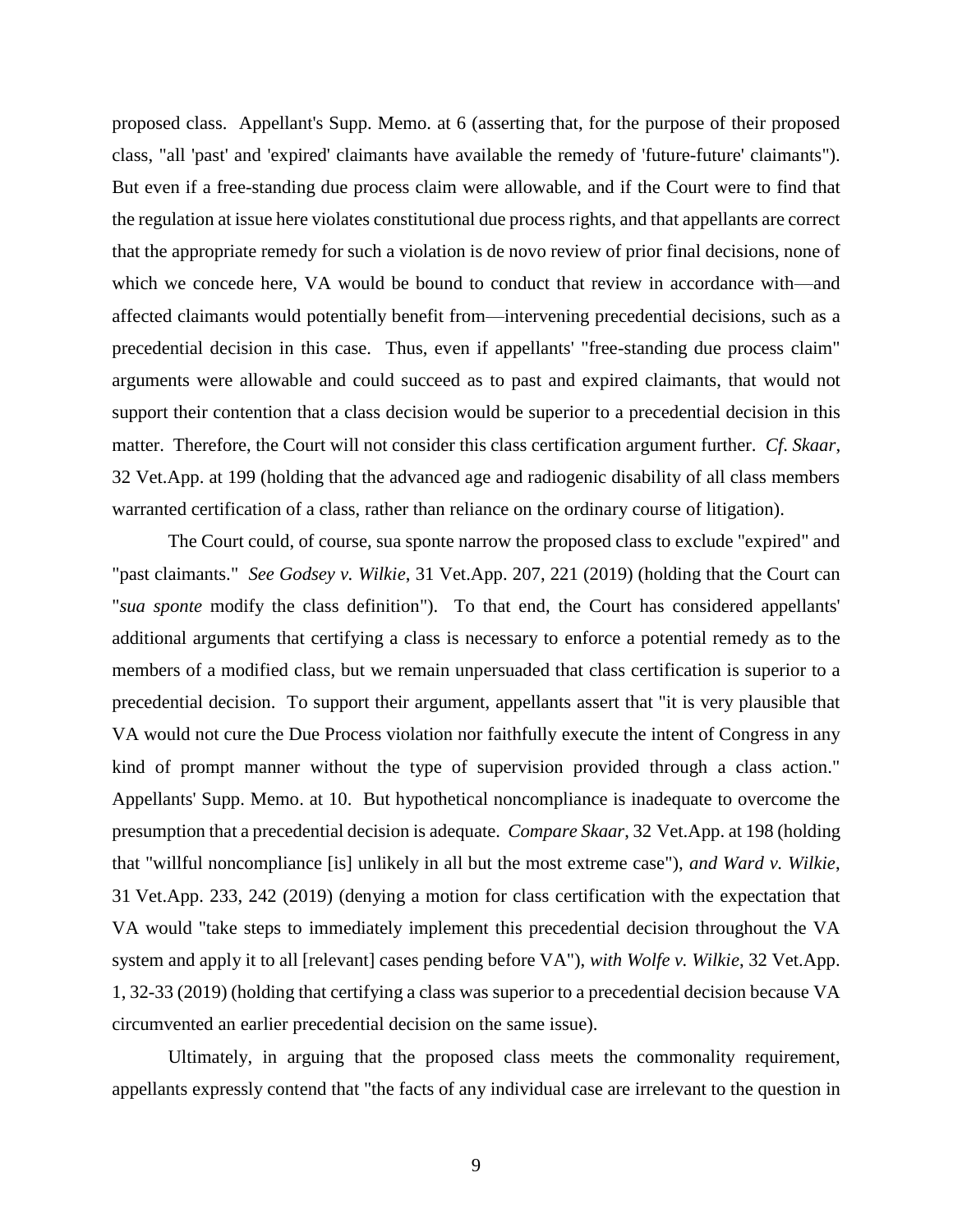dispute" and that "[t]he relief that is sought for each class member is the application of the constitutional standard to their claim." Appellants' Reply Br. in Support of Appellants' Motion for Class Certification at 14. In other words, the specific relief sought for the prospective class, even if modified to exclude "past" and "expired" claimants, is the invalidation of the regulation under which their eligibility for benefits was or would otherwise be determined. Because a precedential decision would have substantially the same effect, the Court is not persuaded that certification of a class is necessary or superior in this matter.

## **III. MERITS ARGUMENTS**

# A. Appellants

The sole dispute in this case is the validity of 38 C.F.R.  $\S 3.354(a)$ .<sup>5</sup> Appellants argue that VA's definition of "insanity," as stated in § 3.354(a), "violates constitutional due process of law" because it "results in arbitrary and inconsistent outcomes," Bowling Br. at 4; *see* Reply Br. at 1 (asserting that § 3.354(a) "creates an unnecessary risk of arbitrary and inconsistent decision making"), and because it "fails to provide adequate notice" to claimants as to the evidence needed to support a finding of insanity, Reply Br. at 11. They assert that this is so because congressional intent in enacting the Servicemen's Readjustment Act of 1944, ch. 268 § 300, 58 Stat. 284, 286, now codified at 38 U.S.C. § 5303(b), the statute underlying § 3.354(a), was to implement "a dramatically liberalizing change" that would "severely limit the number of people denied benefits," Bowling Br. at 8, yet large numbers of former servicemembers with psychiatric disorders are denied VA benefits based on VA's character of discharge determinations. *Id*. at 19.

Appellants look to both medical and legal definitions of "insanity" to support their contention that the regulatory definition is narrower than Congress intended and results in arbitrary and inconsistent outcomes. Appellants assert that, to the extent that the regulatory definition has any basis in medical science, the specific language and phrasing VA used traces back as far as the nineteenth century and, therefore, reflects neither congressional intent nor a modern understanding of mental health. *Id*. at 10-14. They further assert that VA examiners lack a clear understanding as to how to render a medical opinion regarding insanity, in part because of a lack of training. *Id*. at 15-16. Likewise, to the extent that "insanity" is a legal determination, they assert that the

<sup>5</sup> Therefore, even though, for example, the Board in Mr. Appling's case also found his in-service conduct willful and persistent, that issue is not before the Court because Mr. Appling did not challenge it.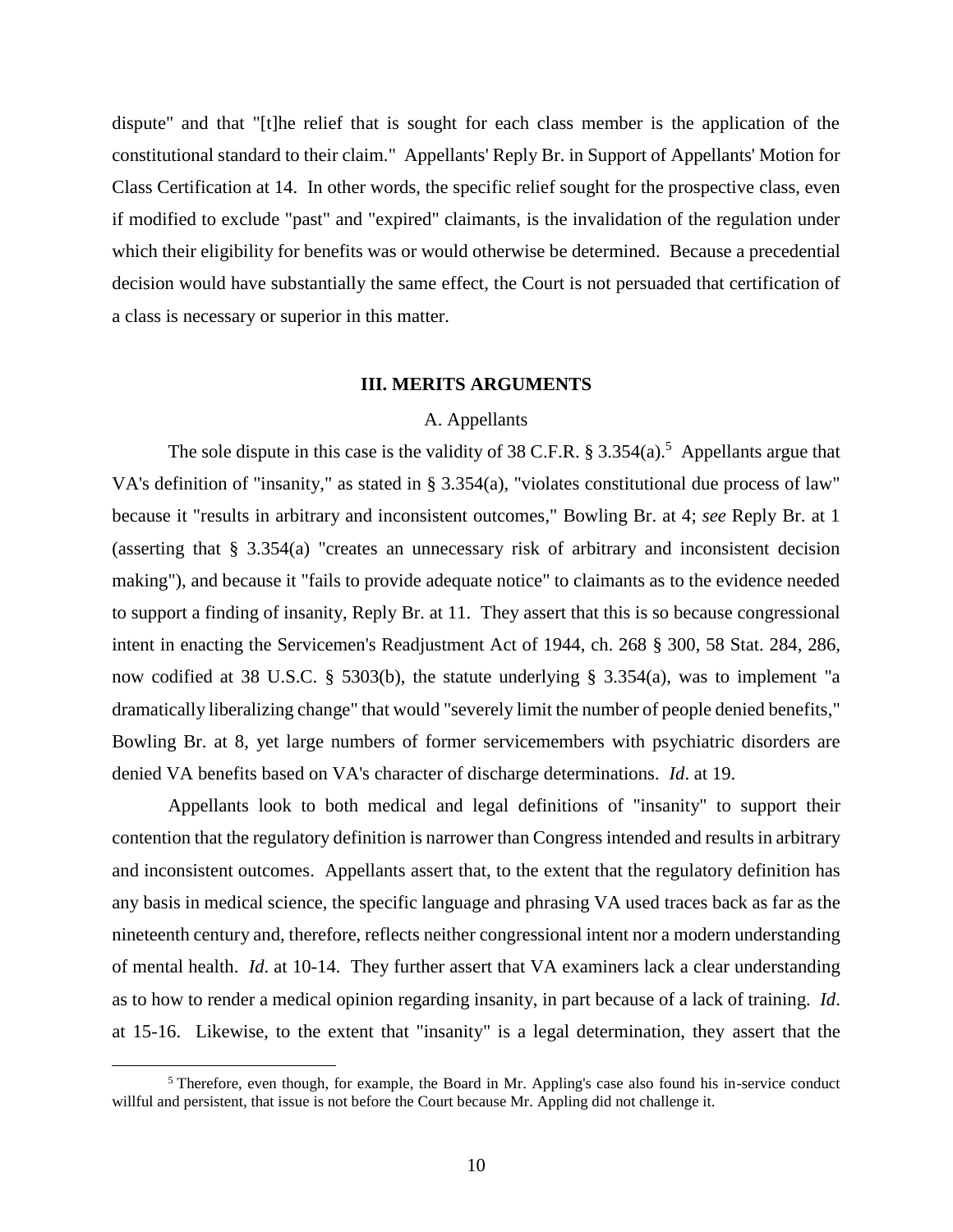definition of "insanity," as now used in the criminal context, is "dramatically more restrictive" than it was when Congress enacted what is now codified at section 5303(b), and therefore cannot reflect congressional intent. *Id*. at 9. Furthermore, they assert that the regulation "fails to provide adequate notice" to claimants as to how to support a claim of insanity. Reply Br. at 11.

Appellants posit that the cumulative results of character of discharge adjudications are evidence that § 3.354(a) is out of step with what Congress intended in enacting section 5303(b). They assert that "changes in military discipline practices" have contributed to "a dramatic rise in the proportion of former servicemembers that are ineligible for [VA] benefits due to the character of their discharge." Bowling Br. at 17. And when those former servicemembers seek VA benefits, appellants contend that the "available information suggests that large numbers . . . are being barred from benefits because of VA's arbitrary and inconsistent application of its regulation." *Id*. at 19; *see* Reply Br. at 7-8. They assert that this is shown through statistics reflecting that VA denies most claims seeking to establish that the character of a veteran's service is not a bar to benefits, Bowling Br. at 19, and that the raw number of claims of insanity accepted versus rejected varies among individual adjudicators, *id*. at 19-20. This, they contend, "strongly suggests that global outcomes are generally inconsistent with Congress's liberal intent[] and that individual outcomes vary substantially based upon which adjudicator decides their claim." *Id*. at 21.

Appellants note that VA has provided additional guidance on § 3.354(a) through G.C. Prec. 20-97. *Id*. at 26-27. They argue, however, that "the opinion only adds [a] marginal amount of additional clarity and is insufficient to avoid vagueness or arbitrary decision making" because it "gives clear guidance for only two subsets of fact patterns," is "wildly underinclusive" with respect to the broad range of currently recognized psychiatric diagnoses, and has been "widely misunderstood," Bowling Br. at 27-28; *see* Reply Br. at 9.

Ultimately, appellants contend that, because (1) the number of decisions granting access to VA benefits varies among individual adjudicators; (2) VA examiners lack access to training on how to apply VA's definition of "insanity"; and (3) the definition is so vague that claimants lack guidance as to what evidence is necessary to support a claim of insanity, VA's attempts to apply § 3.354(a) result in arbitrary and inconsistent outcomes. Bowling Br. at 4, 15, 19-21; Reply Br. at 9. And because "the essence of due process of law is that the government must act in a way that is reasonably predictable and consistent," Bowling Br. at 23, they assert that § 3.354(a) "does not provide due process of law," *id.* Therefore, appellants ask the Court to invalidate the current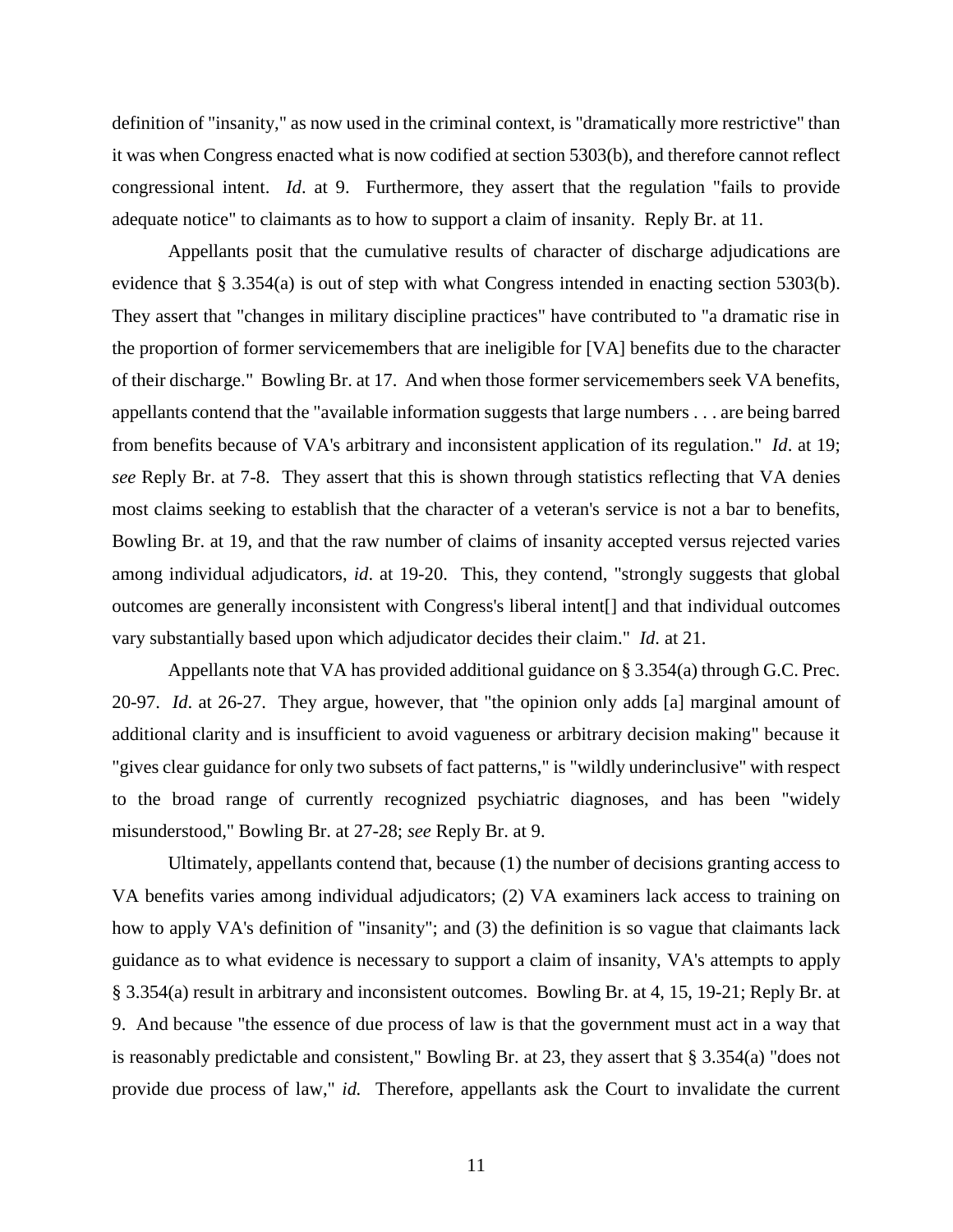regulation, "require the Secretary to promptly adopt a revised regulation," and, if the Secretary fails to act promptly, impose an interim rule. *Id*. at 29.

### B. Secretary

The Secretary disputes appellants' contention that 38 C.F.R. § 3.354(a) is unconstitutional. First, he characterizes appellants' argument as presenting "a facial challenge to the constitutionality of the regulation," Secretary's Br. at 29, and notes that "[f]acial constitutional challenges are disfavored," *id*. at 30 (citing *Wash. State Grange v. Wash. State Republican Party*, 552 U.S. 442, 450 (2008)).<sup>6</sup> He asserts that appellants have not met their burden to show that the regulation cannot be constitutionally applied and, therefore, their facial challenge must fail. *Id*. at 40-41 (citing *Schall v. Martin*, 467 U.S. 253, 264 (1984)). The Secretary further notes that appellants have not identified the standard of review applicable to their specific claim for relief and that, because they have not done so, they have neither adequately identified the alleged error nor met their burden to establish error in fact. *Id*. at 30-32. On those bases, the Secretary seeks affirmance of the July and October 2018 Board decisions. *Id*. at 32 (citing *Locklear v. Nicholson*, 20 Vet.App. 410, 416 (2006); *Coker v. Nicholson*, 19 Vet.App. 439, 442 (2006) (per curiam), *vacated on other grounds sub nom. Coker v. Peake*, 310 F. App'x 371 (Fed. Cir. 2008) (per curiam order)).

To the extent that appellants cite congressional intent as evidence that, regardless of the specific due process violation, the implementing regulation is unconstitutional, the Secretary argues that "Congress' intent is wholly out of place in a due-process analysis," Secretary's Br. at 40, because that intent has "no bearing on what the Bill of Rights requires," *id.* at 34; *see id.* at 35 (asserting that review of congressional intent is an invitation to abandon the principle of separation of powers, as it is the Court's, not Congress's, duty to determine what is constitutional). And as for appellants' argument that a due process violation can be inferred based on data indicating inconsistent outcomes across individual adjudicators, the Secretary notes that they provided no specific details to support their assertion that "this inconsistency stems from vagueness in the insanity definition," as opposed to differences in the underlying fact patterns. *Id*. at 44. In other words, appellants haven't shown that "similarly situated veterans are being treated differently." *Id*.

<sup>6</sup> Appellants appear to concede that they make only a facial challenge, noting in reply that an "as applied" review "would actually be a greater violation of judicial restraint" than considering whether it was facially invalid. Reply Br. at 12.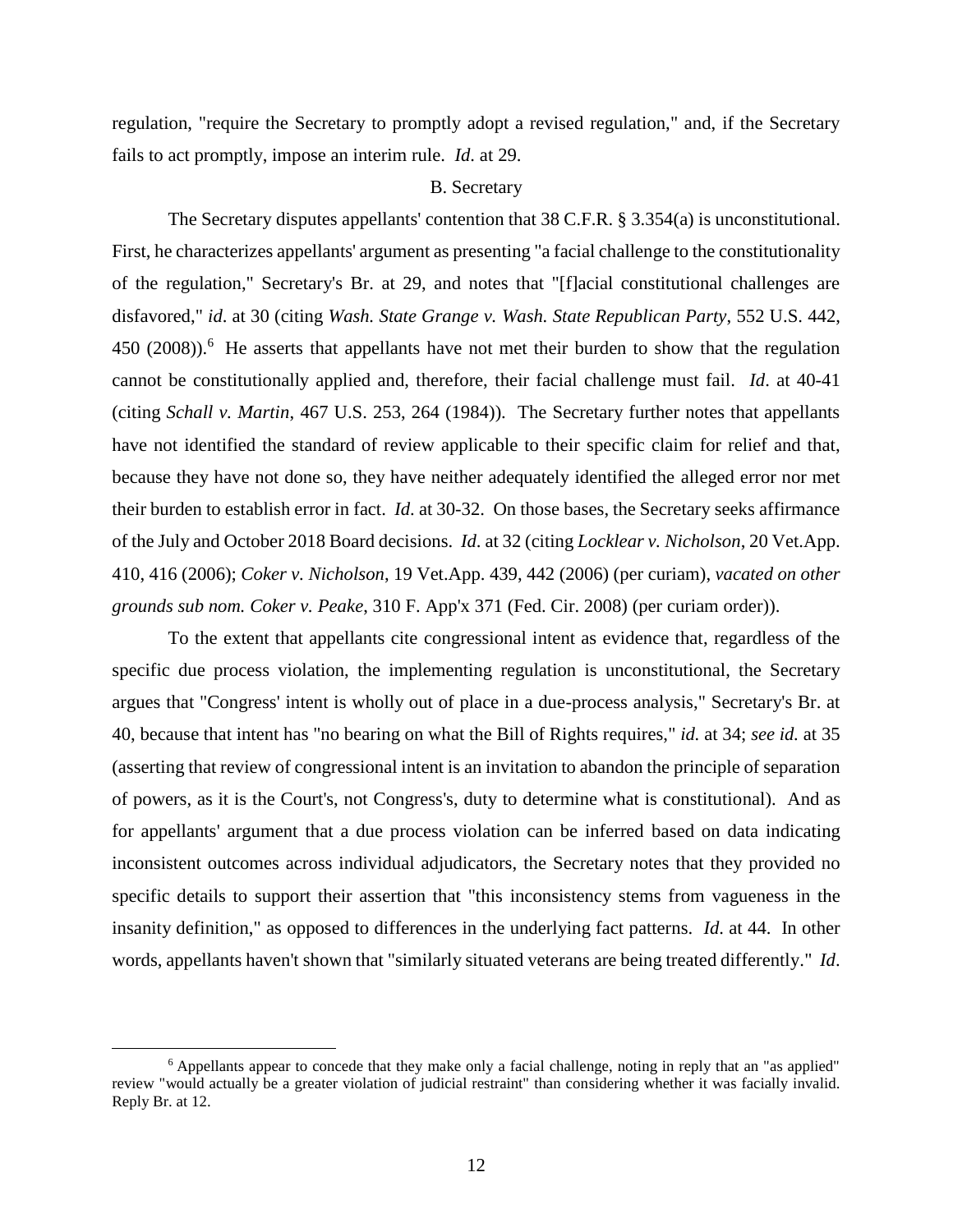As for appellants' argument that a rewritten regulation may be more easily and consistently applied, the Secretary responds that they remain free to "petition VA for a rulemaking under 38 U.S.C. § 502." *Id*. at 46 (further asserting that the Court's review is limited to whether the regulation provides fair notice, not whether it is wise). Finally, to the extent that appellants assert that changes in how the military service departments, rather than VA, reach discharge determinations have negatively affected servicemembers' ability to access VA benefits, the Secretary notes that this is not the proper forum in which to seek redress. *Id*. at 48 n.14.

#### **IV. MERITS ANALYSIS**

# A. Due Process

The Fifth Amendment to the U.S. Constitution provides that: "No person shall . . . be deprived of life, liberty, or property, without due process of law." U.S. Const. amend. V. In other words, "the Due Process Clause provides that certain substantive rights—life, liberty, and property—cannot be deprived except pursuant to constitutionally adequate procedures." *Cleveland Bd. of Educ. v. Loudermill*, 470 U.S. 532, 541 (1985). Entitlement to VA disability benefits is a property interest protected by the Due Process Clause. *Cushman v. Shinseki*, 576 F.3d 1290, 1296 (Fed. Cir. 2009). And when the federal government proposes to deprive an individual of a property interest, that individual "must be provided with notice and an opportunity to be heard." *Thurber v. Brown*, 5 Vet.App. 119, 122 (1993) (citing *Mathews v. Eldridge*, 424 U.S. 319, 333 (1976); *Fugere v. Derwinski*, 1 Vet.App. 103, 108 (1990)).

"Notice is constitutionally sufficient if it is 'reasonably calculated, under all the circumstances, to apprise interested parties of the pendency of the action and afford them an opportunity to present their objections.'" *Edwards v. Peake*, 22 Vet.App. 29, 32 (2008) (quoting *Mullane v. Cent. Hanover Bank & Trust Co*., 339 U.S. 306, 314 (1950)), *aff'd sub nom*. *Edwards v. Shinseki*, 582 F.3d 1351 (Fed. Cir. 2009); *see Cogburn v. McDonald*, 809 F.3d 1232, 1236-37 (Fed. Cir. 2016) (holding that the basic features of due process are notice and an appropriate opportunity to be heard). Imprecision does not per se indicate a lack of notice. *See United States v. Williams*, 553 U.S. 285, 306 (2008) ("What renders a statute vague is not the possibility that it will sometimes be difficult to determine whether the incriminating fact it establishes has been proved; but rather the indeterminacy of precisely what that fact is."); *Grayned v. City of Rockford*, 408 U.S. 104, 108-11 (1972) (although expressing concern over the imprecision of the phrase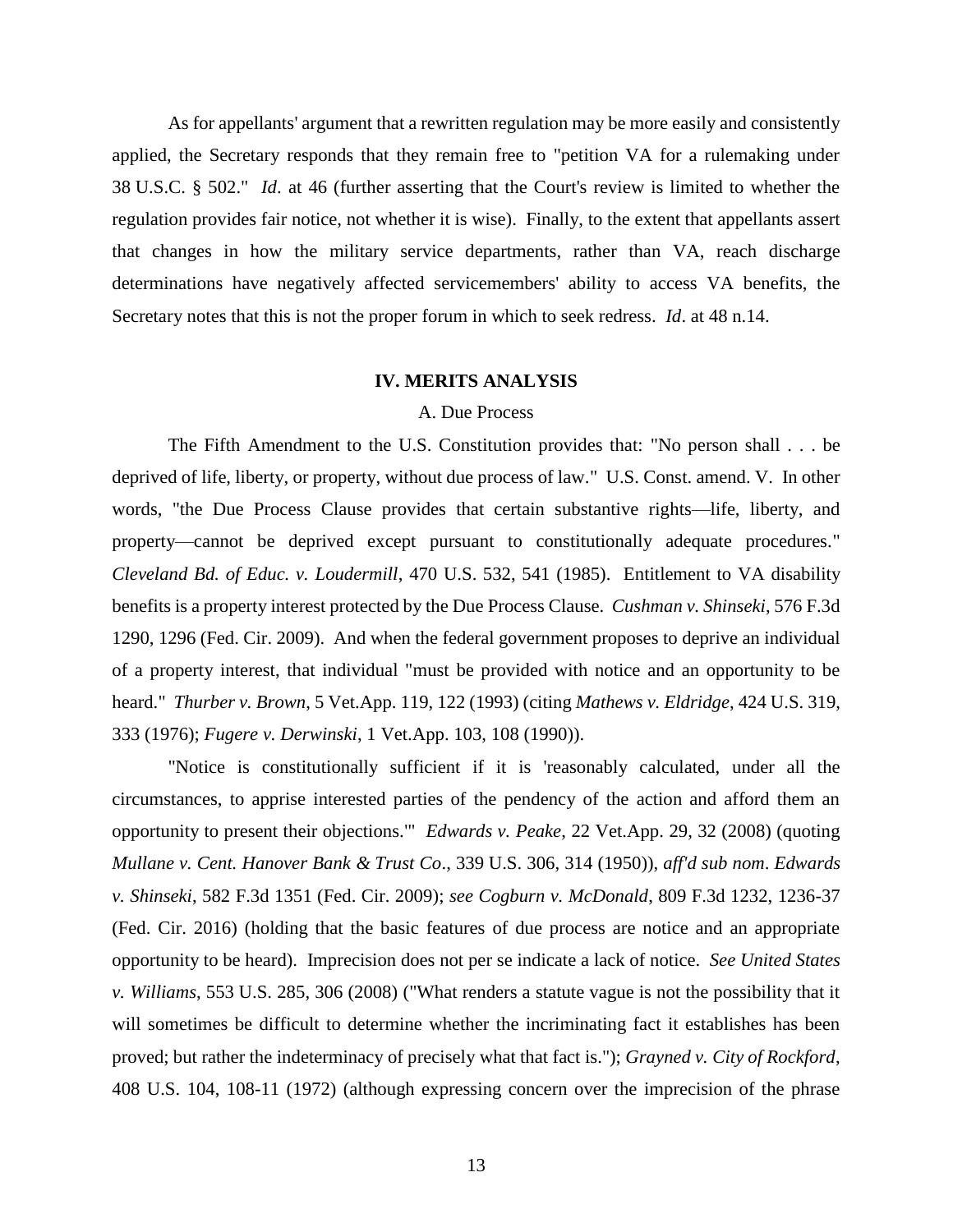"tends to disturb" in an anti-noise ordinance, concluding that even that language gave fair notice and was not vague, and that, on the whole, it was clear what the ordinance prohibited); *Cox v. Louisiana*, 379 U.S. 559, 568-69 (1965) (holding that, although "[i]t is clear that there is some lack of specificity in a word such as 'near,'" in context, the term "concern[ed] a limited control of the streets and other areas in the immediate vicinity of the courthouse and is the type of narrow discretion which this Court has recognized as the proper role of responsible officials" in making determinations regarding the time, place, and manner of demonstrations and was therefore not unconstitutionally vague).

Moreover, it is well established that "[f]acial [constitutional] challenges are disfavored." *Wash. State Grange*, 552 U.S. at 450. This is so because such claims "often rest on speculation" and "run contrary to the fundamental principle of judicial restraint" that courts should not anticipate questions nor formulate rules of constitutional law broader than that required by the facts presented. *Id*. As a result, a facial constitutional challenge "is, of course, the most difficult challenge to mount successfully, since the challenger must establish that no set of circumstances exists under which the [challenged action] would be valid." *United States v. Salerno*, 481 U.S. 739, 745 (1987). Those seeking to raise such a challenge "bear a heavy burden of persuasion." *Crawford v. Marion County Election Bd*., 553 U.S. 181, 200 (2008). The Court reviews constitutional questions de novo. *Buzinski v. Brown*, 6 Vet.App. 360, 365 (1994).

## B. VA's Definition of Insanity

Under 38 U.S.C. § 5303(b), if a servicemember was insane when he or she committed an offense leading to his or her "court-martial, discharge, or resignation, . . . such person shall not be precluded from benefits under laws administered by the Secretary based upon the period of service from which such person was separated." In other words, a finding of insanity excuses conduct that would otherwise be a bar to VA benefits. *See* 38 C.F.R. § 3.12(b), (d)(4) (2020).

An "insane" person, for VA purposes, is

one who, while not mentally defective or constitutionally psychopathic, except when a psychosis has been engrafted upon such basic condition, exhibits, due to disease, a more or less prolonged deviation from his [or her] normal method of behavior; or who interferes with the peace of society; or who has so departed (become antisocial) from the accepted standards of the community to which by birth and education he [or she] belongs as to lack the adaptability to make further adjustment to the social customs of the community in which he [or she] resides.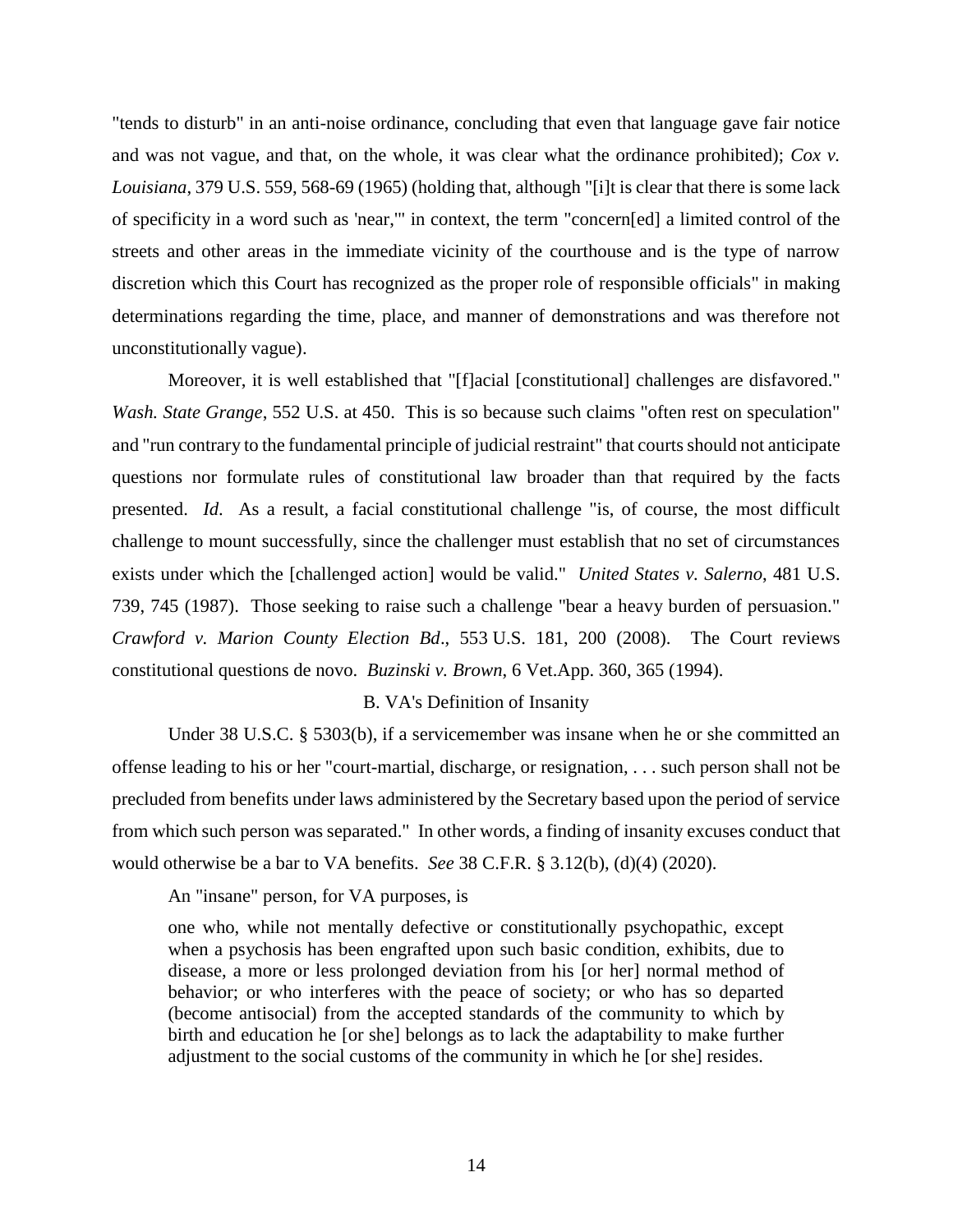38 C.F.R. § 3.354(a) (2020). The phrase "due to disease" applies to all three circumstances mentioned in the regulation, specifically (1) a more or less prolonged deviation from the normal method of behavior, (2) interference with the peace of society, and (3) departure from the accepted standards of the community so as to lack adaptability to adjust to the social customs. *Zang v. Brown*, 8 Vet.App. 246, 252-53 (1995). A servicemember need not show that insanity caused the misconduct that led to discharge, but he or she must show medical evidence confirming insanity existed during the misconduct in question. *Gardner v. Shinseki*, 22 Vet.App. 415, 419 (2009).

In May 1997, VA issued a General Counsel Precedent Opinion providing additional clarification that insanity for VA purposes involves severe mental disability and excludes minor episodes, disorderly conduct, eccentricity, and behaviors resulting from personality disorders or substance abuse. G.C. Prec. 20-97. It also explains how to apply the regulation in the three circumstances mentioned in § 3.354(a); for example, how to determine whether an individual's behavior deviates from his or her normal behavior. *Id*. at 7-11.

## C. Appellants Have Not Met Their Burden

In arguing that VA's definition of "insanity" violates claimants' Constitutional right to due process because it is unconstitutionally vague, appellants assert that they need not identify any particular standard of review. Reply Br. at 1-3. Instead they argue that "the essence of due process of law is that the government must act in a way that is reasonably predictable and consistent," Bowling Br. at 23, and that VA's definition of "insanity" "results in arbitrary and inconsistent outcomes," *id*. at 4. In other words, they contend that arbitrary and inconsistent outcomes are sufficient evidence of a due process violation, and one need not identify a particular type of due process error or identify a specific standard of review. *See* OA at 1:19:12-1:20:05; *see also* Reply Br. at 3. In these appeals, they ask the Court to infer that the definition of "insanity" in § 3.354(a) results in arbitrary and inconsistent outcomes based on three main indicators: (1) Congress intended "to severely limit the number of people denied benefits"; (2) statistics reflect, among other things, that few servicemembers discharged under other than honorable conditions are found eligible for benefits based on insanity; and (3) VA personnel are unable to consistently and accurately apply § 3.354(a) because examiners lack training and because individual VA adjudicators do not reach favorable findings of insanity at equal rates due to the vagueness of the definition. Bowling Br. at 8, 15-20.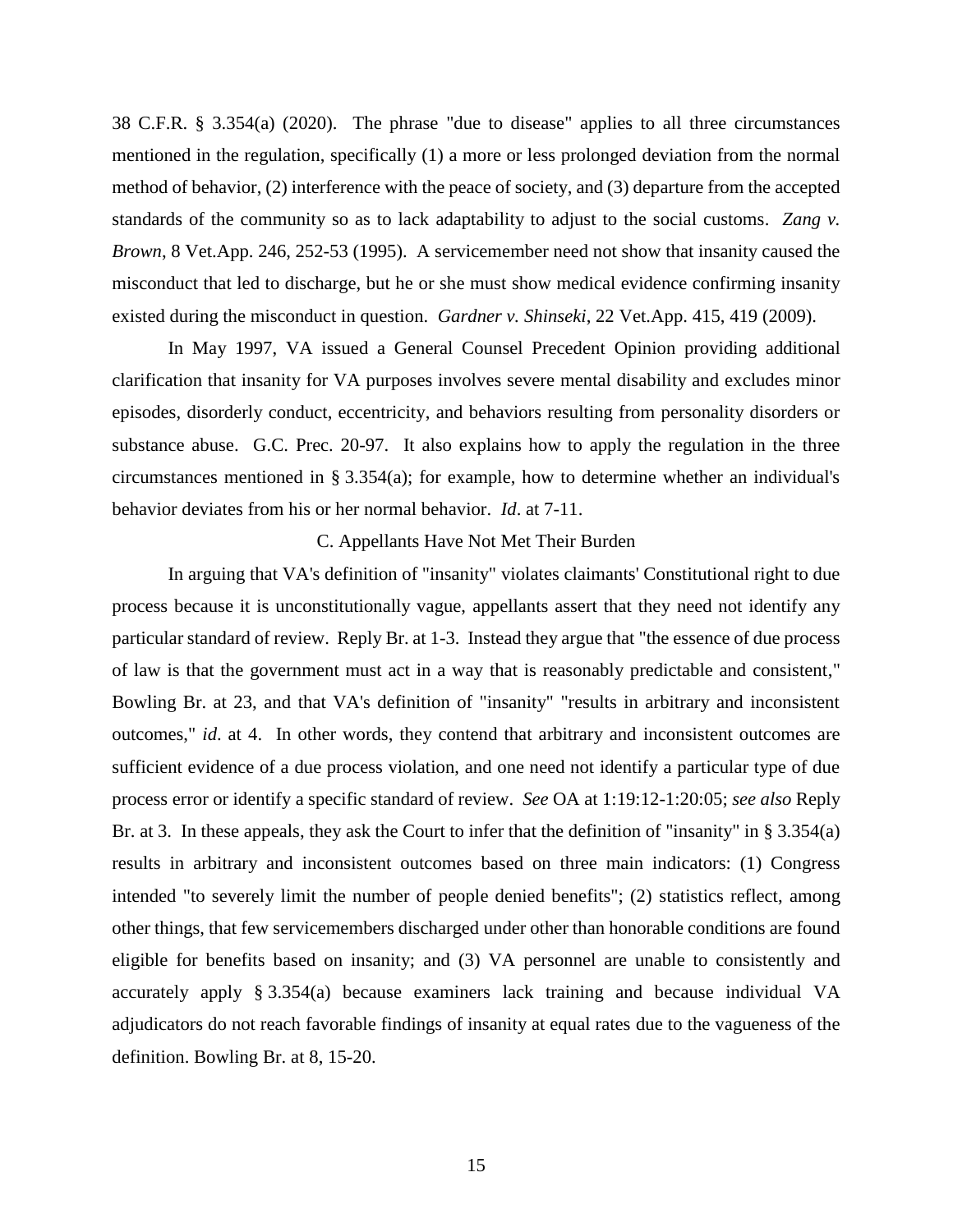But in raising these arguments, appellants rely on a significant amount of extrarecord evidence to support their assertion that the number of former servicemembers denied eligibility for VA benefits indicates that VA's application of § 3.354(a) is arbitrary and capricious. *See*, *e*.*g*., Bowling Br. at 17-20; Reply Br. at 7-8; *see also* OA at 31:09-31:22 (requesting that the Court take judicial notice of the extrarecord evidence). And as a general rule, the Court is precluded from considering any material that is not contained in the record before the Board. *See* 38 U.S.C. § 7252(b); *Euzebio v. McDonough*, \_\_\_ F.3d \_\_\_, \_\_\_, 2021 WL 800584, at \*12 (Fed. Cir. Mar. 3, 2021) (citing *Kyhn v. Shinseki*, 716 F.3d 572, 578 (Fed. Cir. 2013)) (holding that this Court is prohibited from considering evidence that was not in the record before the Board to make factual findings in the first instance); *Rogozinski v. Derwinski*, 1 Vet.App. 19, 20 (1990) (holding that review in this Court shall be on the record of proceedings before the Secretary and the Board).

The Court may sua sponte take judicial notice of an adjudicative fact "not subject to reasonable dispute" because that fact is either generally known within the Court's jurisdiction or "can be accurately and readily determined from sources whose accuracy cannot reasonably be questioned." FED. R. EVID. 201; *see Monzingo v. Shinseki*, 26 Vet.App. 97, 104 (2012) (per curiam). While the Federal Rules of Evidence are not binding on this Court, it is well recognized that they provide "useful guidance" to this Court. *See Nieves-Rodriguez v. Peake*, 22 Vet.App. 295, 302 (2008); *Hampton v. Nicholson*, 20 Vet.App. 459, 462 n.1 (2006) (looking at Rules 801(d)(2), 803(6), and 805 for guidance in determining facts relevant to the Court's jurisdiction); *see also AZ v. Shinseki*, 731 F.3d 1303, 1316 (Fed. Cir. 2013) (agreeing with this Court that the Federal Rules of Evidence "offer useful guidance").

Here, appellants ask that we take notice of evidence that, at least in some cases, includes numeric data or references historical events, which could potentially qualify as factual evidence that is not reasonably disputed. *See*, *e*.*g*., VETERANS LEGAL CLINIC, LEGAL SERVICES CENTER OF HARV. LAW SCHOOL & SWORDS TO PLOWSHARES, UNDERSERVED: HOW THE VA WRONGFULLY EXCLUDES VETERANS WITH BAD PAPER 15-17 (2016) (reporting statistics as to the percentage of character of discharge findings that service was dishonorable broken down by RO and by Board member). But they do not rely on this evidence to establish facts not subject to reasonable dispute. Rather, they ask the Court to take judicial notice of the evidence and then draw inferences from it to support their arguments. Although the evidence may cite certain facts or figures or report on past events, it does not show—in a manner that is not subject to reasonable dispute—that the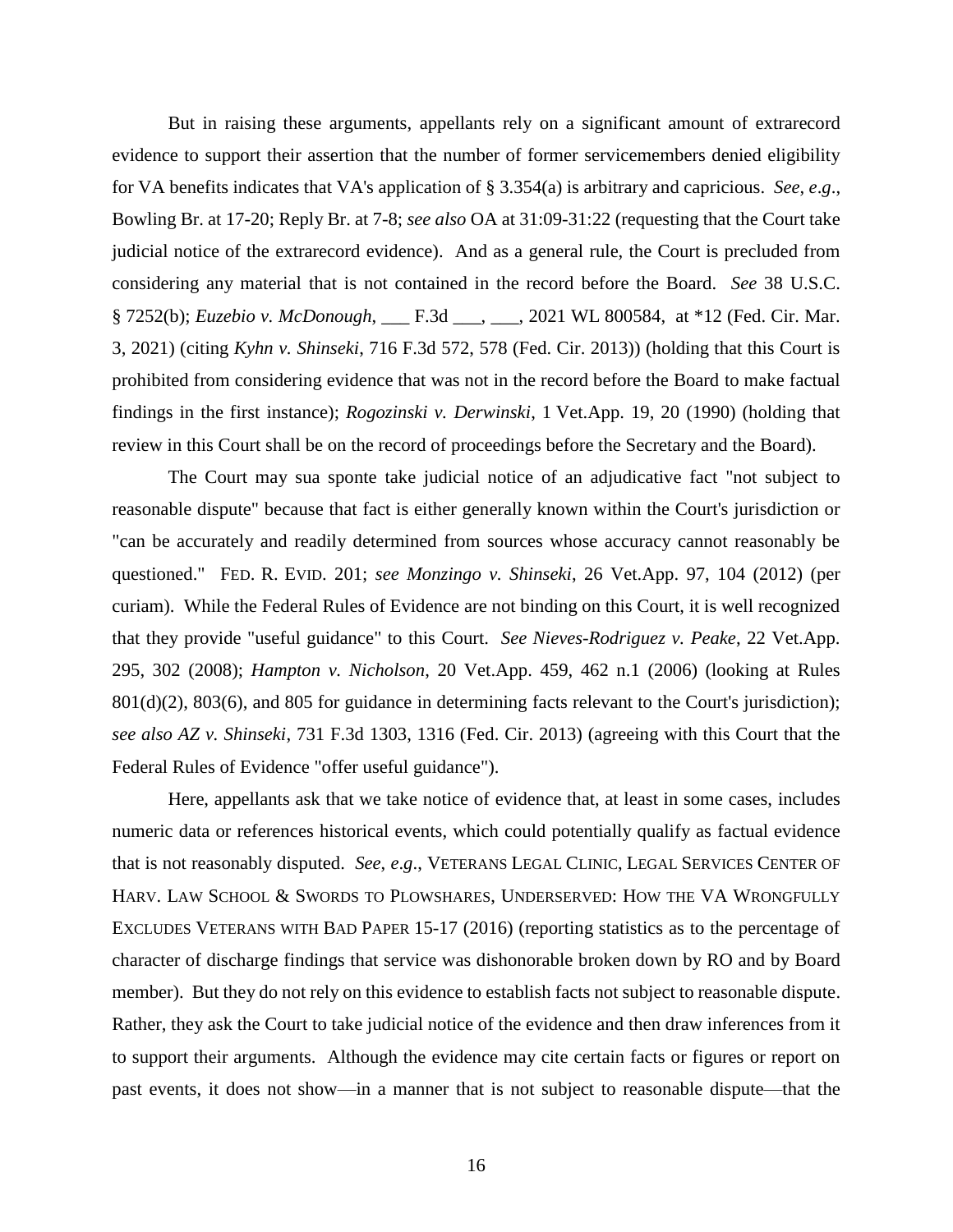number of servicemembers barred from VA benefits signifies that more are denied access to benefits than Congress intended, that the reason servicemembers are barred from VA benefits is because VA adjudicators are applying § 3.354(a) in an arbitrary and capricious manner, or that claimants receive inadequate notice of the evidence necessary to support their claims. *See*, *e*.*g*., *id*. at 16 (asserting that the reported statistics "demonstrate<sup>[]"</sup> that the regulation is inadequate). Indeed, appellants do not contend that the extrarecord numerical data evidence speaks directly to any of those questions or to whether purported vagueness in the regulation is the root cause.

Moreover, to the extent that the extrarecord evidence suggests that such a relationship is present in some cases, *see* Bowling Br. at 19 (arguing that the cited evidence "suggests" that former servicemembers are barred from benefits because § 3.354(a) is applied in an arbitrary and inconsistent manner), 21 (same); Reply Br. at 7 (arguing that the cited evidence "strongly indicates" that the regulation "produces significant variation in outcomes"), we will not rely on speculation about these cases in reviewing a facial constitutional challenge, *see Wash. State Grange*, 552 U.S. at 450 (citing *United States v. Raines*, 362 U.S. 17, 22 (1960) ("The delicate power of pronouncing an Act of Congress unconstitutional is not to be exercised with reference to hypothetical cases thus imagined.")). Thus, the Court is unable to consider the cited extrarecord evidence, and any arguments dependent on that evidence are inadequately supported. *See*  38 U.S.C. § 7252(b); *Kyhn*, 716 F.3d at 578; *Rogozinski*, 1 Vet.App. at 20; *see also Hilkert v. West*, 12 Vet.App. 145, 151 (1999) (holding that the appellant has the burden of demonstrating error), *aff'd per curiam*, 232 F.3d 908 (Fed. Cir. 2000) (table).

As for appellants' facial challenge<sup>7</sup> that  $\S$  3.354 does not provide fair notice as to the elements necessary to establish insanity, the Court concludes that appellants have not so demonstrated. As previously noted, "[f]acial challenges are disfavored," *Wash. State Grange*, 552 U.S. at 450, and appellants bear the heavy burden of persuading the court that "*no* set of circumstances exists under which the [challenged action] would be valid," *Salerno*, 481 U.S. at 745 (emphasis added); *see Crawford*, 553 U.S. at 200. While appellants may be correct that § 3.354 is not a model of clarity, they have not demonstrated that VA is incapable of applying

 $7$  To the extent that there remains an unresolved question as to whether a facial, as opposed to an applied, vagueness challenge is permitted under these circumstances, or whether the Court should review the matter under the "pervasive disagreement" standard outlined in *Johnson v. United States*, 576 U.S. 591, 601 (2015), because appellants have not adequately supported their argument with evidence the Court may consider, the question need not be resolved today.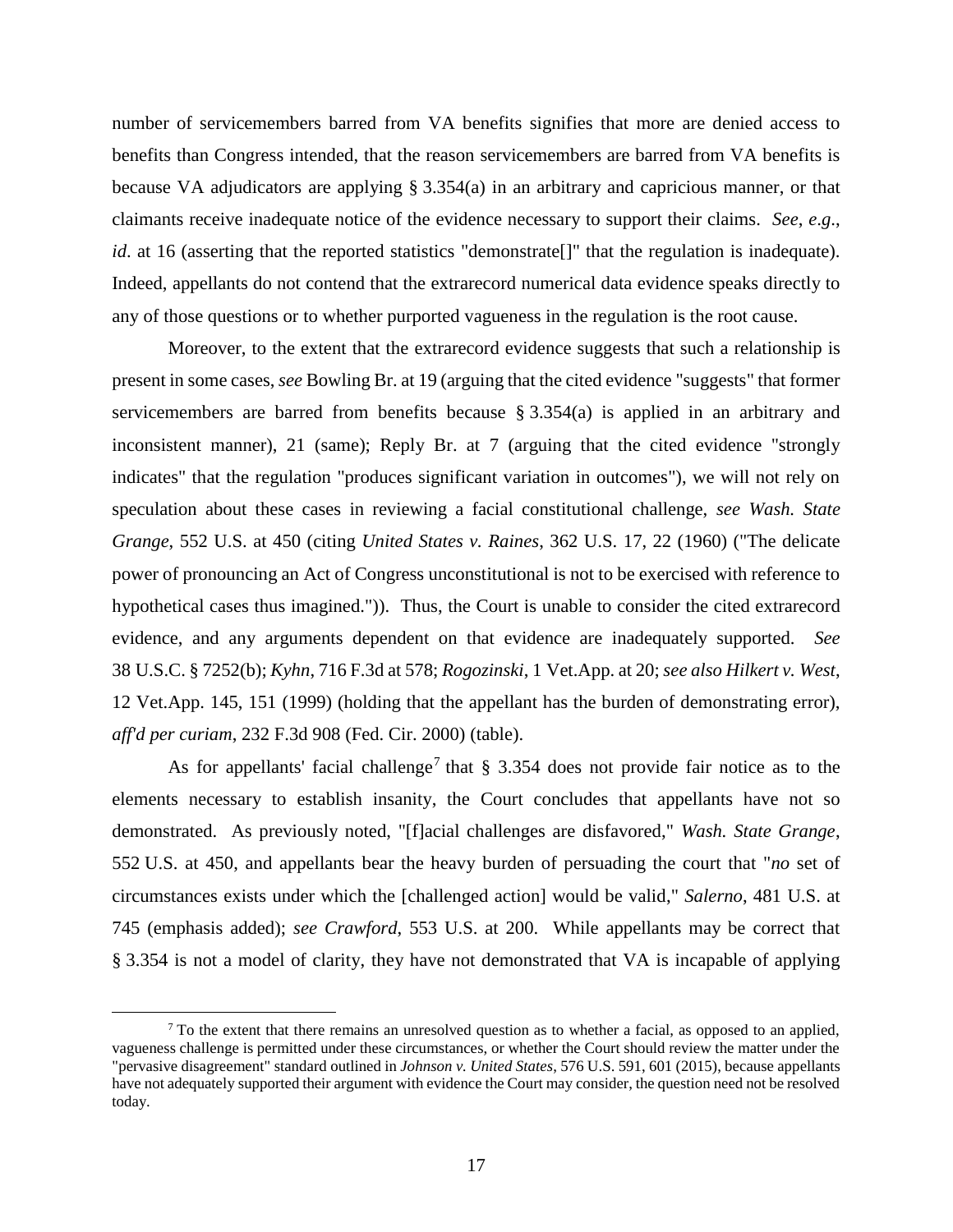§ 3.354(a) or that the regulation fails to provide fair notice of the factors by which insanity may be established, except by way of speculation based on the extrarecord opinion evidence that the Court may not consider. *See generally* Bowling Br. at 15-21; *see also* Opposed Motion for Class Certification at 6 (asserting that "the specific facts of each case are irrelevant to the legal issue presented").<sup>8</sup> While the notice provided by the challenged regulation may lack perfect clarity, appellants have not cited non-speculative evidence sufficient to indicate that VA cannot apply § 3.354 or that it affords veterans inadequate notice of the evidence required to demonstrate insanity. Therefore, appellants have not met their burden as regards this argument. *See Williams*, 553 U.S. at 306; *Grayned*, 408 U.S. at 108.

And to the extent that changes in military discipline procedures have a bearing on this issue, the Secretary is correct that this is not the proper forum in which to raise that concern because the Court lacks jurisdiction over military service department decisions. *See Duro v. Derwinski*, 2 Vet.App. 530, 532 (1992) (holding that, pursuant to 38 C.F.R. § 3.203, a service department finding as to qualifying service for VA benefits is binding on VA). Furthermore, whether service departments are unfairly issuing bad discharges does not speak to the issue on appeal, which is whether § 3.354(a) can be fairly understood. *See* Secretary's Br. at 48 n.14.

The Court has considered the remainder of appellants' arguments offered in support of their assertion that § 3.354(a) is unconstitutionally vague and deprives claimants of due process, including, but not limited to, their assertions that unconstitutionality may be inferred from a historical review of congressional intent, that § 3.354 does not incorporate a modern medical definition of insanity or relate to the definition of insanity at the time of its adoption, that examiners lack sufficient training to apply § 3.354, and that unconstitutionality may be determined by applying all due process tests, concurrently, to what they characterize as evidence demonstrating an inconsistent application of the regulation. *See* Bowling Br. at 4-26; Reply Br. at 3. But although the regulatory language remains unchanged from when the Court found it "less than clear," over 25 years ago, *Zang*, 8 Vet.App. at 252, the Court cannot consider the wholly unsupported arguments raised here because they are legally undeveloped or factually rest on speculation and extrarecord evidence the Court may not consider. *See* 38 U.S.C. § 7252(b); *Kyhn*, 716 F.3d at 578;

<sup>&</sup>lt;sup>8</sup> As always, claimants may seek judicial review of Board decisions finding that the requirements for establishing insanity under § 3.354 are not met based on the specific facts of their individual cases. *See* 38 U.S.C. §§ 7252(a) and 7266(a).